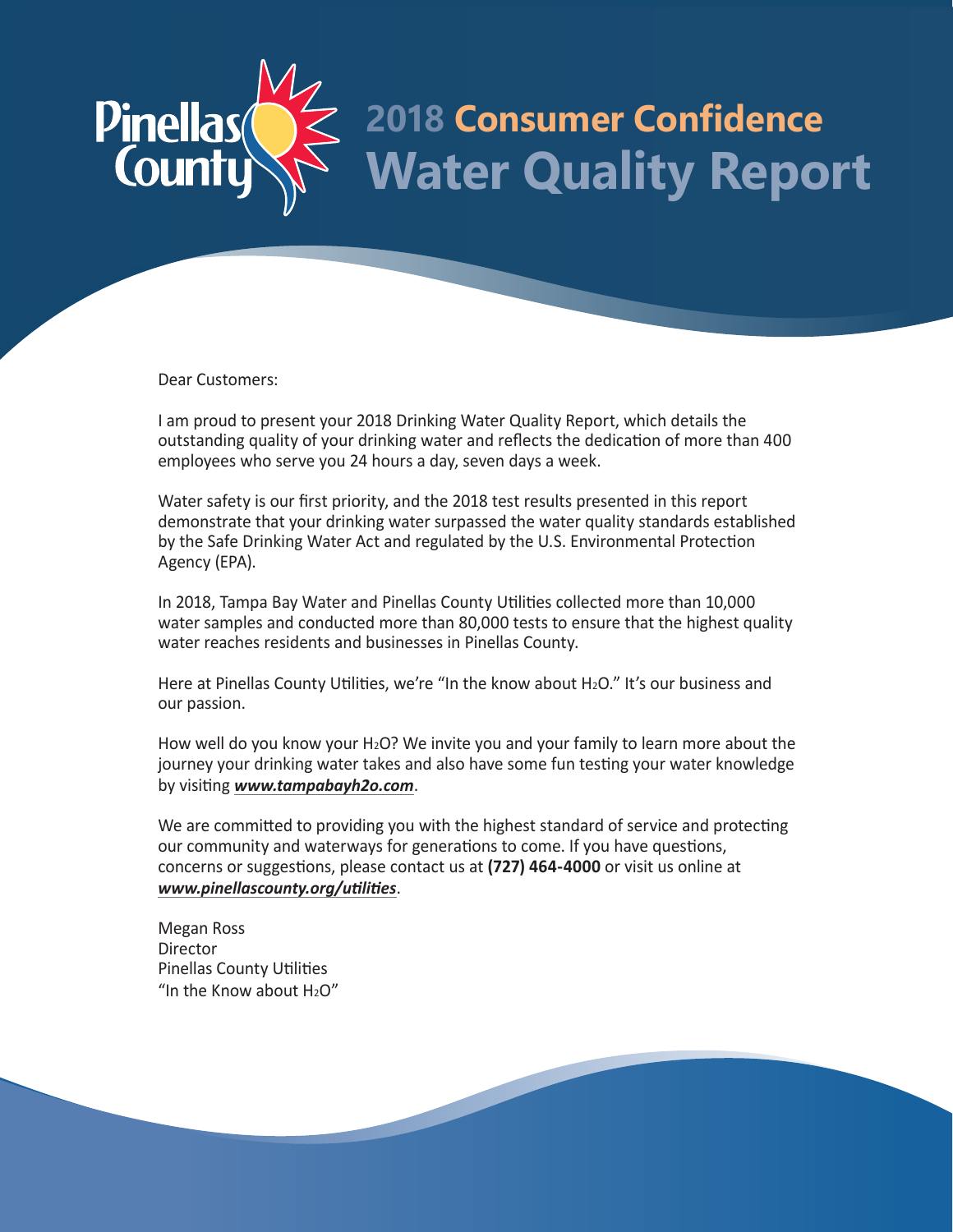# **KNOW YOUR H2O?** YOU USE IT EVERY DAY, BUT HOW WELL DO YOU

We recognize the tremendous responsibility to provide you with high quality drinking water 24 hours a day, 365 days a year. Water is vital not only to our health and well-being, but to our economy and way of life.

Your drinking water comes from a diverse mix of groundwater, river water and desalinated seawater.

Pinellas County and the regional supplier, Tampa Bay Water, monitor and test your water throughout the supply system. Together, we **COLLECT MORE THAN 10,000 SAMPLES** and **CONDUCT MORE THAN 80,000 WATER QUALITY TESTS** in **STATE-CERTIFIED LABORATORIES** each year.

Depending on the source, your water is cleaned and disinfected through multi-step processes using proven technology, advanced disinfection and corrosion control measures.

Your tap water has quite a journey by the time it reaches you. It has been monitored and tested for quality thousands of times.

#### **YOUR WATER IS CHECKED BY:**

- Tampa Bay Water, the regional wholesale supplier
- The Florida Department of Environmental Protection
- The Environmental Protection Agency
- Pinellas County

These agencies are there every step of the way to ensure water is safe for you and your family.

Your water **MEETS OR IS BETTER THAN ALL LOCAL, FEDERAL AND STATE WATER QUALITY STANDARDS** including those in the Safe Drinking Water Act. That's more than **100 WATER QUALITY PARAMETERS!**

### **HOW WELL DO YOU KNOW YOUR H2O?**

LEARN MORE ABOUT THE JOURNEY OF YOUR DRINKING WATER AND TEST YOUR WATER KNOWLEDGE AT

tampabayh2o.com

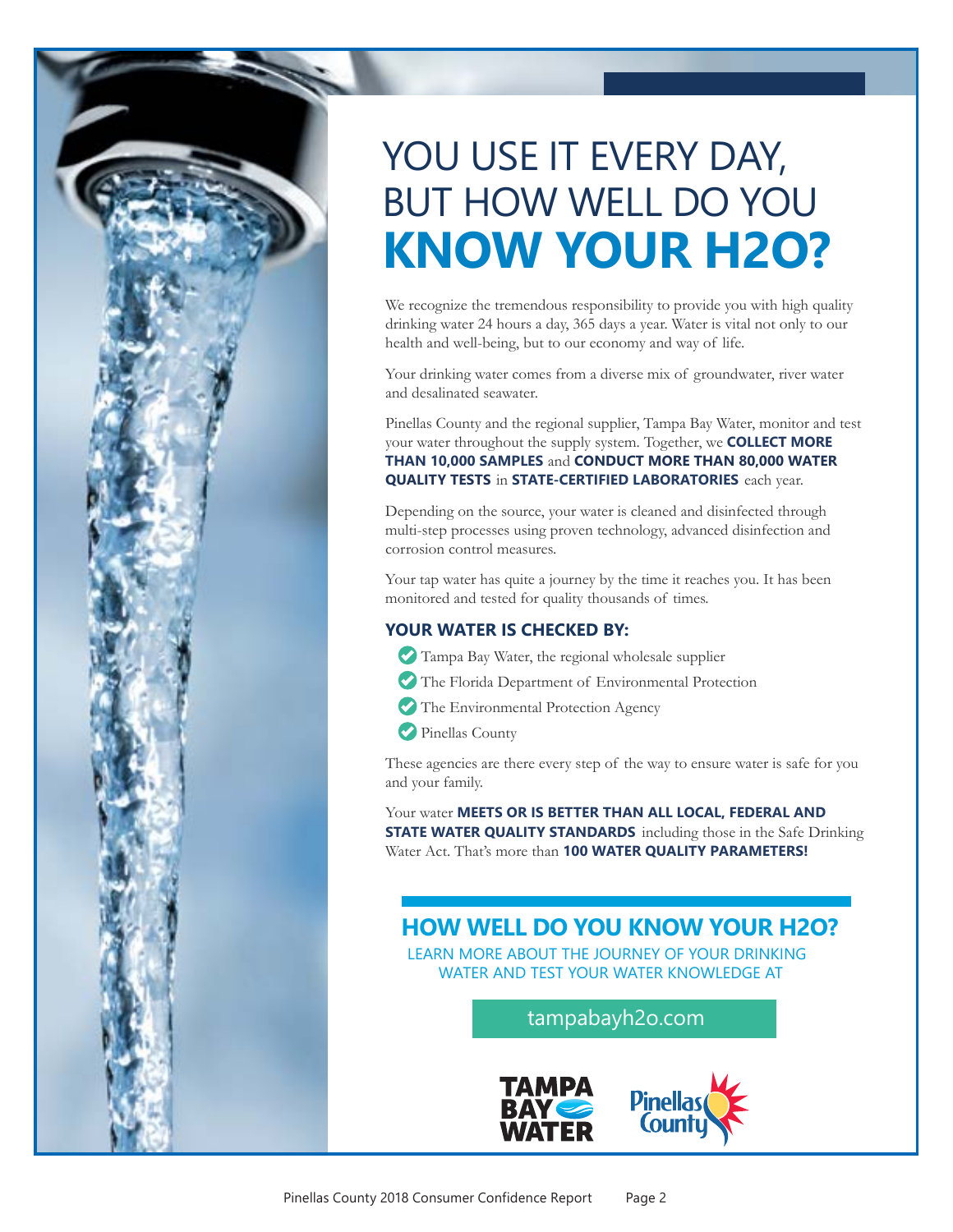

This report confirms that your drinking water continues to:

- Surpass all state and federal standards for safe drinking water.
- Be as fresh as possible, with minimal storage times.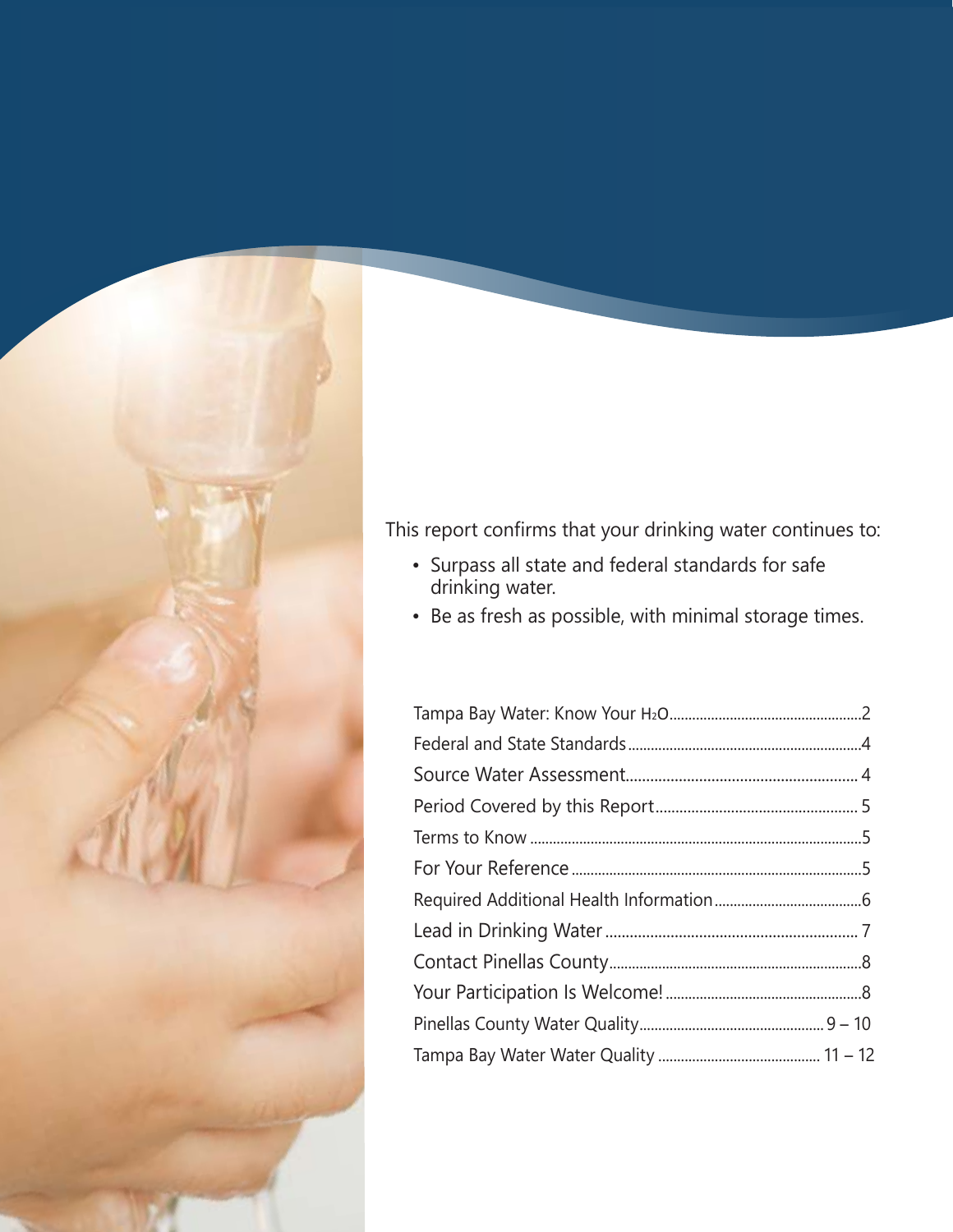# **Federal and State Standards**

Pinellas County Utilities (PCU) is pleased to report that the water provided to our customers meets all Federal and State compliance standards for safe drinking water. All the information contained in this report has been collected and reported in accordance with the rules and regulations of the United States Environmental Protection Agency (USEPA) and the Florida Department of Environmental Protection (FDEP). Utilities employees work 24 hours a day, 7 days a week to ensure that the water provided meets these standards and expectations for safety, reliability and quality. We hope that you will take a few minutes to review this important information.

# **Source Water Information**

Utilities customers receive potable (drinking) water from sources managed by the regional water supplier, Tampa Bay Water. This regional water supply is a blend of groundwater, treated surface water and desalinated seawater. Eleven regional well fields pumping water from the Floridan Aquifer are the primary sources for the regional groundwater supply. The Alafia River, Hillsborough River, C. W. Bill Young Regional Reservoir, and the Tampa Bypass Canal are the primary sources for the regional treated surface water supply. Hillsborough Bay is the primary source of seawater for the regional desalinated supply.

The groundwater acquired from the Eldridge-Wilde Well field undergoes water treatment processes that are comprised of three steps. First, the water goes through a hydrogen sulfide removal process. Hydrogen sulfide is a natural element that has a displeasing odor. Next, the groundwater is treated to a standard of 99.99% bacteriological inactivation by adding free chlorine as the primary disinfectant. Then chloramine disinfectant is formed by adding chlorine and ammonia for disinfectant residual maintenance in the distribution system. Lastly, the Eldridge-Wilde Well Field water is blended with the water blend provided by Tampa Bay Water at the Regional Treatment Facility, RTF.

All the blended water is further treated by Pinellas County Utilities. The chloramine residual is adjusted with chlorine to meet the desired residual set point.

The pH (acid-alkali) is adjusted and stabilized using sodium hydroxide. The water is treated with a polyphosphate inhibitor to control corrosion, and then fluoridated for dental health purposes. This final blend of potable water is pumped to Water Booster Stations where it undergoes additional chloramine residual adjustment, if needed, before being pumped to homes and businesses.

Please go to *[http://www.pinellascounty.org/](http://www.pinellascounty.org/utilities/water-source.htm) [utilities/water-source.htm](http://www.pinellascounty.org/utilities/water-source.htm)* for current water source information.

## **Source Water Assessment**

In 2018, the Department of Environmental Protection performed Source Water Assessments for the Tampa Bay Water facilities. The assessment results are available on the FDEP Source Water Assessment and Protection Program website at *[www.dep.state.](www.dep.state.fl.us/swapp) [fl.us/swapp](www.dep.state.fl.us/swapp)* or they can be obtained from Tampa Bay Water, 2575 Enterprise Road, Clearwater, FL 33763, phone **(727) 796-2355**.

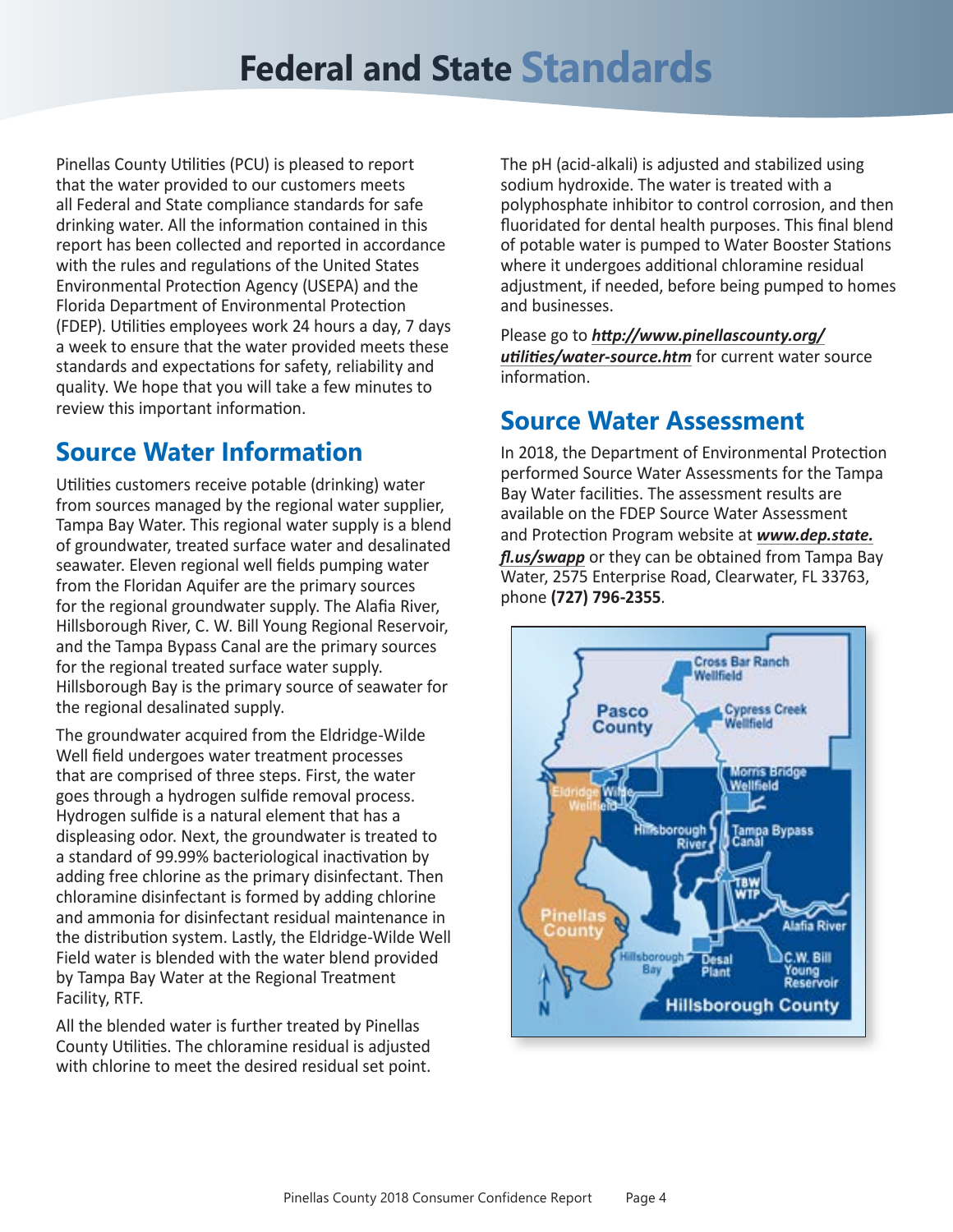# **Terms to Know**

# **Period Covered by this Report**

Pinellas County Utilities and Tampa Bay Water routinely monitor for contaminants in your drinking water according to Federal and State laws, rules, and regulations. Except where indicated otherwise, this report is based on the results of our monitoring for the period of January 1 to December 31, 2018. Data obtained before January 1, 2018, and presented in this report are from the most recent testing done in accordance with the laws, rules, and regulations.

As authorized and approved by the USEPA, the State has reduced monitoring requirements for certain contaminants to less often than once per year because the concentrations of these contaminants are not expected to vary significantly from year to year. Some of our data, though representative, is more than one year old. The USEPA requires monitoring of over 80 drinking water contaminants. Those contaminants listed in the accompanying tables are the only contaminants detected in your drinking water.

# **Terms and Abbreviations**

In the Water Quality following tables, you may find unfamiliar terms and abbreviations. To help you better understand these terms, we've provided the following definitions:

**Action Level, (AL):** The concentration of a contaminant which, if exceeded, triggers treatment or other requirements that a water system must follow.

**Haloacetic Acids, (HAAs)**: A group of disinfection by-products formed as a result of the chemical disinfection of water.

**Maximum Contaminant Level, (MCL)**: The highest level of a contaminant that is allowed in drinking water. MCLs are set as close to the MCLGs as feasible using the best available treatment technology.

**Maximum Contaminant Level Goal, (MCLG)**: The level of a contaminant in drinking water below which there is no known or expected risk to health. MCLGs allow for a margin of safety.

**Maximum Residual Disinfectant Level Goal, (MRDLG)**: The level of a drinking water disinfectant below which there is no known or expected risk to

health. MRDLGs do not reflect the benefits of the use of disinfectants to control microbial contaminants.

**Not Applicable, (NA)**: Not applicable to this contaminant.

**Not Detected, (ND)**: Not detected; indicates that the substance was not found by laboratory analysis.

**Parts per billion, (ppb), or Micrograms per liter, (ug/L)**: One part by weight of analyte to 1 billion parts by weight of the water sample.

**Parts per million, (ppm), or Milligrams per liter, (mg/L)**: One part by weight of analyte to 1 million parts by weight of the water sample.

**Picocurie per liter, (pCi/L)**: Measure of radioactivity in the water.

**Total Trihalomethanes, (TTHMs)**: A group of disinfection by-products formed as a result of the chemical disinfection of water.

**Treatment Technique, (TT)**: A required process intended to reduce the level of a commitment in drinking water.

### **For Your Reference (as of December 2018)**

This water quality information is provided to assist you with understanding the aesthetic characteristics of your drinking water.

Sample results average and range of results is for the time period of January through December of 2018.

| <b>Analyte and Unit of</b><br><b>Measure</b>                                      | Average<br><b>Result</b> | Range of<br><b>Results</b> | <b>SMCL</b><br>(ppm) |
|-----------------------------------------------------------------------------------|--------------------------|----------------------------|----------------------|
| Iron (ppm)                                                                        | 0.029                    | $0.008 - 0.179$            | 0.3                  |
| Chloride (ppm)                                                                    | 25                       | $16 - 36$                  | 250                  |
| Sulfate (ppm)                                                                     | 62                       | $23 - 120$                 | 250                  |
| Total Dissolved Solids (ppm)                                                      | 326                      | $270 - 484$                | 500                  |
| Calcium (ppm)                                                                     | 77                       | $52.0 - 89.7$              | <b>NA</b>            |
| Magnesium (ppm)                                                                   | 6.26                     | $4.36 - 8.67$              | NA.                  |
| pH (SU)                                                                           | 8.00                     | $7.63 - 8.23$              | $6.5 - 8.5$          |
| Alkalinity as $CaCO3$ (ppm)                                                       | 177                      | $140 - 200$                | <b>NA</b>            |
| Total hardness (ppm)                                                              | 217                      | $153 - 260$                | <b>NA</b>            |
| Water softener settings for hardness: Equivalent 8.9 to 15.2<br>grains per gallon |                          |                            |                      |

**SMLC = secondary maximum contaminant level**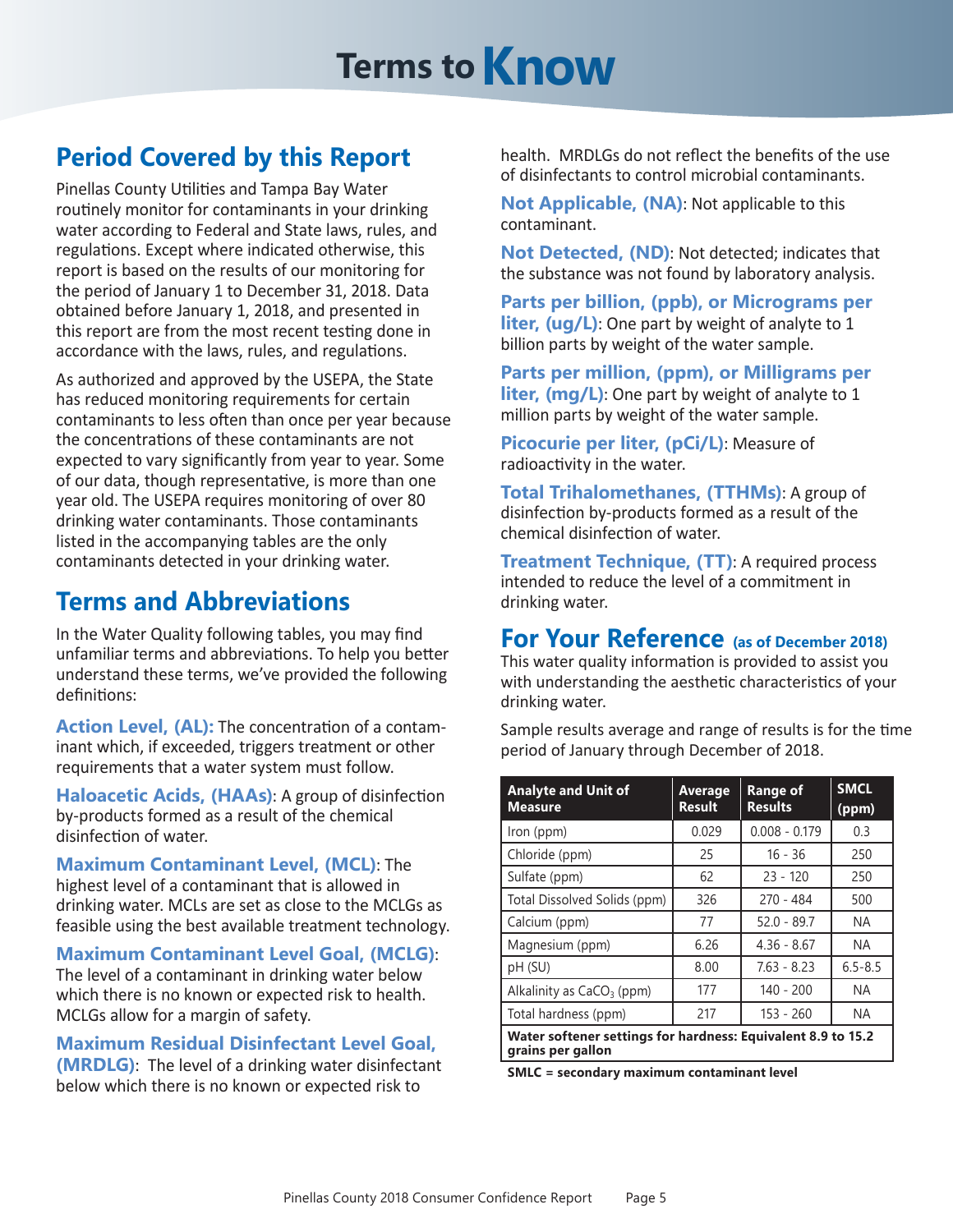# **Required Health Information**

The sources of drinking water (both tap water and bottled water) include rivers, lakes, streams, ponds, reservoirs, springs, and wells. As water travels over the surface of the land or through the ground, it dissolves naturally occurring minerals and, in some cases, radioactive material, and can pick up substances resulting from the presence of animals or from human activity.

Contaminants that may be present in source water include:

- **(A) Microbial contaminants**, such as viruses and bacteria, which may come from sewage treatment plants, septic systems, agricultural livestock operations, and wildlife.
- **(B) Inorganic contaminants**, such as salts and metals, which can be naturally occurring or result from urban storm water runoff, industrial or domestic wastewater discharges, oil and gas production, mining, or farming.
- **(C) Pesticides and herbicides**, which may come from a variety of sources such as agriculture, urban storm water runoff, and residential uses.
- **(D) Organic chemical contaminants**, including synthetic and volatile organic chemicals, which are by-products of industrial processes and petroleum production, and can also come from gas stations, urban storm water runoff, and septic systems.
- **(E) Radioactive contaminants**, which can be naturally occurring or be the result of oil and gas production and mining activities.

To ensure that tap water is safe to drink, the EPA prescribes regulations, which limit the amount of certain contaminants in water provided by public water systems. The Food and Drug Administration (FDA) regulations establish limits for contaminants in bottled water, which must provide the same protection for public health.

Drinking water, including bottled water, may reasonably be expected to contain at least small amounts of some contaminants. The presence of contaminants does not necessarily indicate that the water poses a health risk. More information about contaminants and potential health effects can be obtained by calling the Environmental Protection Agency's Safe Drinking Water Hotline at **(800) 426-4791**.



Some people may be more vulnerable to contaminants in drinking water than the general population. Immuno-compromised persons, such as persons with cancer undergoing chemotherapy, persons who have undergone organ transplants, people with HIV/AIDS or other immune system disorders, some elderly, and infants can be particularly at risk from infections. These people should seek advice about drinking water from their health care providers. EPA/CDC guidelines on appropriate means to lessen the risk of infection by Cryptosporidium and other microbiological contaminants are available from the Safe Drinking Water Hotline **(800) 426-4791**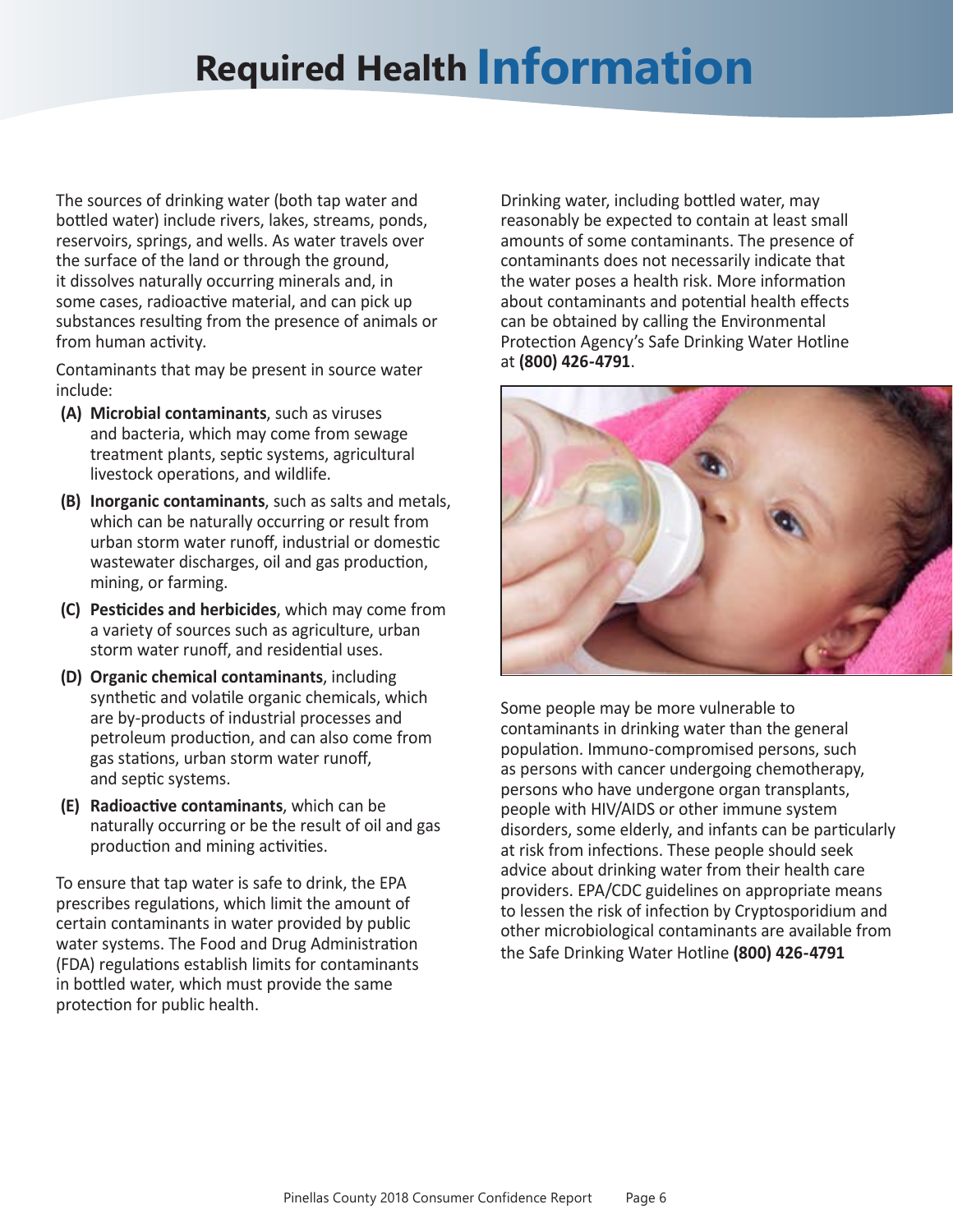# **Required Lead Specific Health Information**

The USEPA requires that every Consumer Confidence Report include the following informational statement about lead in drinking water and its effects on children:

# **Lead in Drinking Water**

If present, elevated levels of lead can cause serious health problems, especially for pregnant women and young children. Lead in drinking water is primarily from materials and components associated with service lines and home plumbing. Pinellas County Utilities is responsible for providing drinking water, but cannot control the variety of materials used in plumbing components. When your water has been sitting for several hours, you can minimize the potential for lead exposure by flushing your tap for 30 seconds to 2 minutes before using water for drinking or cooking. If you are concerned about lead in your water, you may wish to have your water tested. Information on lead in drinking water, testing methods, and steps you can take to minimize exposure is available from the Safe Drinking Water Hotline at *http://www.epa.gov/safewater/lead*.

## **What you can do to get the lead out**

To learn more about what you can do to get the lead out, please watch this video provided by American Water Works Association on how to identify potential sources of lead in your household plumbing and how to reduce potential problems; *[AWWA: Together, Let's](https://www.awwa.org/AWWA-Articles/together-lets-get-the-lead-out)  [Get the Lead Out](https://www.awwa.org/AWWA-Articles/together-lets-get-the-lead-out)*.

You may contact Florida Department of Health in Pinellas County to find out about testing your water for lead at (727) 824-6900, or email *[Info.PinCHD52@](mailto:Info.PinCHD52%40flhealth.gov?subject=Water%20testing%20for%20lead) [flhealth.gov](mailto:Info.PinCHD52%40flhealth.gov?subject=Water%20testing%20for%20lead)*.

# **What Pinellas County is doing about Lead and Copper**

Pinellas County Utilities is proactive and nationally recognized for participation in research applicable to emerging health and safety issues in the water

industry. It has been found that corrosion of pipes is the primary contributor of lead in drinking water. A polyphosphate corrosion inhibitor is incorporated into the distribution system based on results from a study done by University of Central Florida and previous work done by PCU. The inhibitor is formulated to form a protective layer inside the piping and acts as a barrier to corrosion. As a result of this work PCU has been designated as "optimized" for corrosion control of copper and lead by the FDEP based on results of samples collected since the mid-1990's from residential plumbing.

The current USEPA regulatory potable water 90th percentile Lead Action Level is 15 ppb (parts per billion). During 2017 PCU completed tri-annual Residential Tap Water sampling resulting in a 1.6 ppb 90th percentile for Lead that is well below the 15 ppb Action Level. In addition the FDEP requires lead levels in the source water be analyzed annually to confirm the quality of the source water supply. The 2018 source water lead sample analysis results reported no detection of lead. PCU will be collecting Residential Tap Water samples again between June and September of 2020 with the results being reported in the 2020 CCR.

Please go to *[http://www.pinellascounty.org/utilities/](http://www.pinellascounty.org/utilities/PDF/lead_copper_monitoring.pdf) [PDF/lead\\_copper\\_monitoring.pdf](http://www.pinellascounty.org/utilities/PDF/lead_copper_monitoring.pdf)* for more lead and copper monitoring information.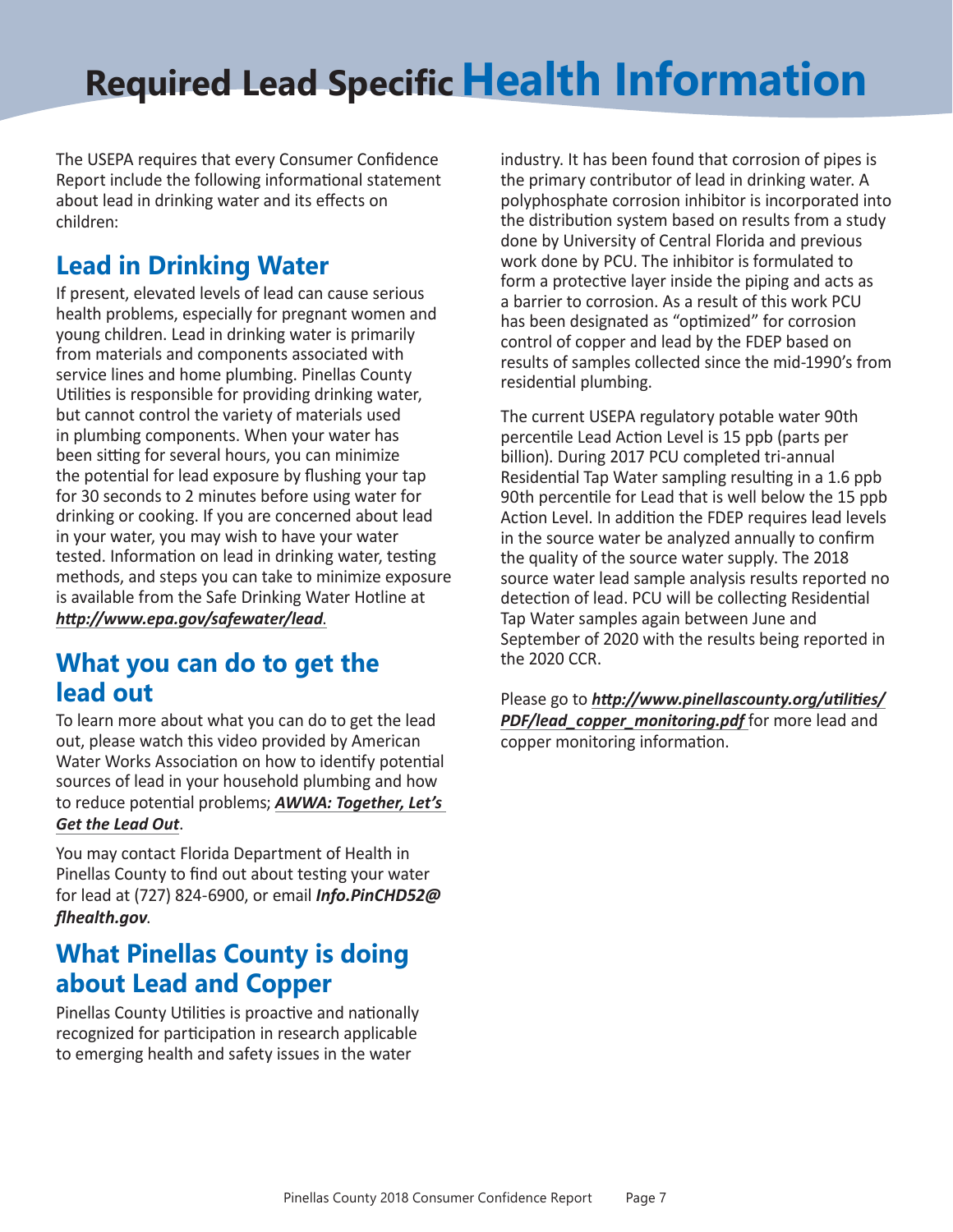## **Closing statement from Pinellas County Utilities**

Pinellas County Utilities personnel work around the clock to provide top quality water to every tap. We ask all our customers to help us protect our water sources, which are the heart of our community, our way of life and our children's future.

Please **DO NOT FLUSH** your unused/unwanted medications down toilets or sink drains. More information is available at *[www.dep.state.fl.us/](www.dep.state.fl.us/waste/categories/medications/pages/disposal.htm) [waste/categories/medications/pages/disposal.htm](www.dep.state.fl.us/waste/categories/medications/pages/disposal.htm)*.

We at Pinellas County Utilities would like you to understand the efforts we make to continually improve the water treatment process and protect our water resources. We are committed to ensuring the quality of your water. If you have any questions or concerns about the information provided, please feel free to call any of the numbers listed above right.



# **Contact Pinellas County**

Pinellas County Utilities works hard to ensure our customers' satisfaction. If you have questions or comments about this report or other issues, please call us:

| Customer Service  (727) 464-4000                                             |  |
|------------------------------------------------------------------------------|--|
| Water Quality Monitoring (727) 582-2379                                      |  |
|                                                                              |  |
| You may also visit us on our website at<br>www.pinellascounty.org/utilities. |  |

If you would like to request a copy of the Tampa Bay Water 2018 CCR, contact them at **(727) 796-2355**.

# **Your Participation Is Welcome!**

The Pinellas County Board of County Commissioners meets twice a month, usually, but not always, on the first and third Tuesdays. The earlier meeting in the month begins at 9:30 a.m. Meetings in the latter part of the month are actually held in two parts. Agenda items are discussed with the Board at 2:00 p.m., after which there is a break and the Board reconvenes at 6:00 p.m. The public is invited to attend these meetings held in the 5th floor Assembly Room of the Pinellas County Courthouse located at 315 Court Street, Clearwater, Florida 33756. Meetings are televised live (and closed captioned) on PCC-TV, the Pinellas County Connection Television cable channel, and repeated during the week. The meeting agendas are published on the County's website at *www.pinellascounty.org*. For more information, call **(727) 464-3485**.

Tampa Bay Water's Board of Directors meetings occur on the third Monday of every other (even) month at 9:30 a.m. at 2575 Enterprise Road, Clearwater, Florida 33763. To view their agenda,

visit their website at *www.tampabaywater.org*  or call **(727) 796-2355**.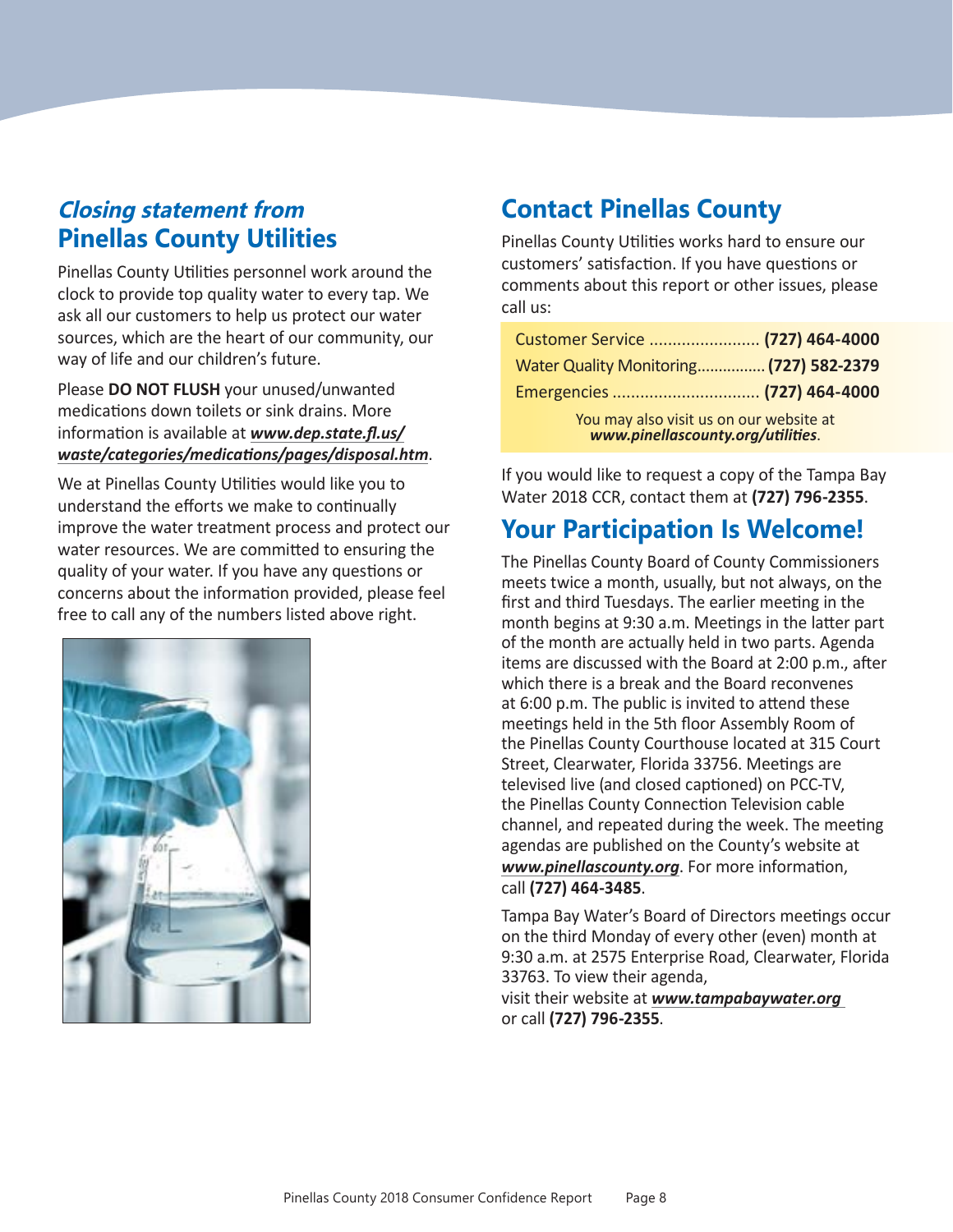## **Pinellas County Utilities**

#### **Microbiological Contaminants**

| <b>Contaminant and Unit</b><br>l of Measurement | Dates of<br>sampling<br>(mo./yr.) | <b>TT Violation</b><br>(Y/N) | <b>Result</b> | <b>MCLG</b> | ΤT        | <b>Likely Source of Contamination</b> |
|-------------------------------------------------|-----------------------------------|------------------------------|---------------|-------------|-----------|---------------------------------------|
| l Total Coliform Bacteria *                     | $1/18 - 12/18$                    | Ν                            |               | <b>NA</b>   | <b>NA</b> | Naturally present in the environment  |

\* Pinellas County Utilities collects at least 210 water samples a month for Total Coliform Bacteria Analysis. NA indicates that there were no MCLG exceedances or Treatment Technique issues.

| <b>Contaminant</b> | Dates of<br>sampling<br>(mo./yr.) | <b>MCL</b><br><b>Violation</b><br>(Y/N) | , Total Number of '<br><b>Positive Samples</b><br>for the Year | <b>MCLG</b> | MCL       | <b>Likely Source of Contamination</b> |
|--------------------|-----------------------------------|-----------------------------------------|----------------------------------------------------------------|-------------|-----------|---------------------------------------|
| I E. coli          | $1/18 - 12/18$                    | N                                       | $2**$                                                          |             | <b>NA</b> | Human and animal fecal waste          |

\*\* All repeat sample results were negative for E. coli and total coliform, confirming there was not a total coliform positive or E. coli-positive compliance MCLG or MCL issue.

#### **Inorganic Contaminants**

| <b>Contaminant and Unit</b><br>of Measurement | Dates of<br>sampling<br>(mo./yr.) | <b>MCL Violation</b><br>(Y/N) | <b>Level Detected</b> | Range of<br><b>Results</b> | <b>MCLG</b>    | <b>MCL</b>     | <b>Likely Source of Contamination</b>                                                                                                                                   |
|-----------------------------------------------|-----------------------------------|-------------------------------|-----------------------|----------------------------|----------------|----------------|-------------------------------------------------------------------------------------------------------------------------------------------------------------------------|
| Arsenic (ppb)                                 | 4/18                              | N                             | 0.3                   | <b>NA</b>                  | 0              | 10             | Erosion of natural deposits; runoff from<br>orchards; runoff from glass and electronics<br>production wastes                                                            |
| Barium (ppm)                                  | 4/18                              | N                             | 0.014                 | <b>NA</b>                  | $\overline{2}$ | $\overline{2}$ | Discharge of drilling wastes; discharge from<br>metal refineries; erosion of natural deposits                                                                           |
| Chromium (ppb)                                | 4/18                              | N                             | 2.9                   | <b>NA</b>                  | 100            | 100            | Discharge from steel and pulp mills; erosion<br>of natural deposits                                                                                                     |
| Fluoride (ppm)                                | 4/18                              | N                             | 0.7                   | <b>NA</b>                  | 4              | 4.0            | Erosion of natural deposits; discharge from<br>fertilizer and aluminum factories. Water<br>additive which promotes strong teeth when<br>at the optimum level of 0.7 ppm |
| Nickel (ppb)                                  | 4/18                              | N                             | 2.1                   | <b>NA</b>                  | <b>NA</b>      | 100            | Pollution from mining and refining<br>operations. Natural occurrence in soil                                                                                            |
| Nitrate (as Nitrogen) (ppm)                   | 4/18                              | N                             | 0.07                  | <b>NA</b>                  | 10             | 10             | Runoff from fertilizer use; leaching from<br>septic tanks, sewage; erosion of natural<br>deposits                                                                       |
| Sodium (ppm)                                  | 4/18                              | N                             | 30.2                  | <b>NA</b>                  | <b>NA</b>      | 160            | Salt water intrusion, leaching from soil                                                                                                                                |

All the Level Detected results reported were below the MCL.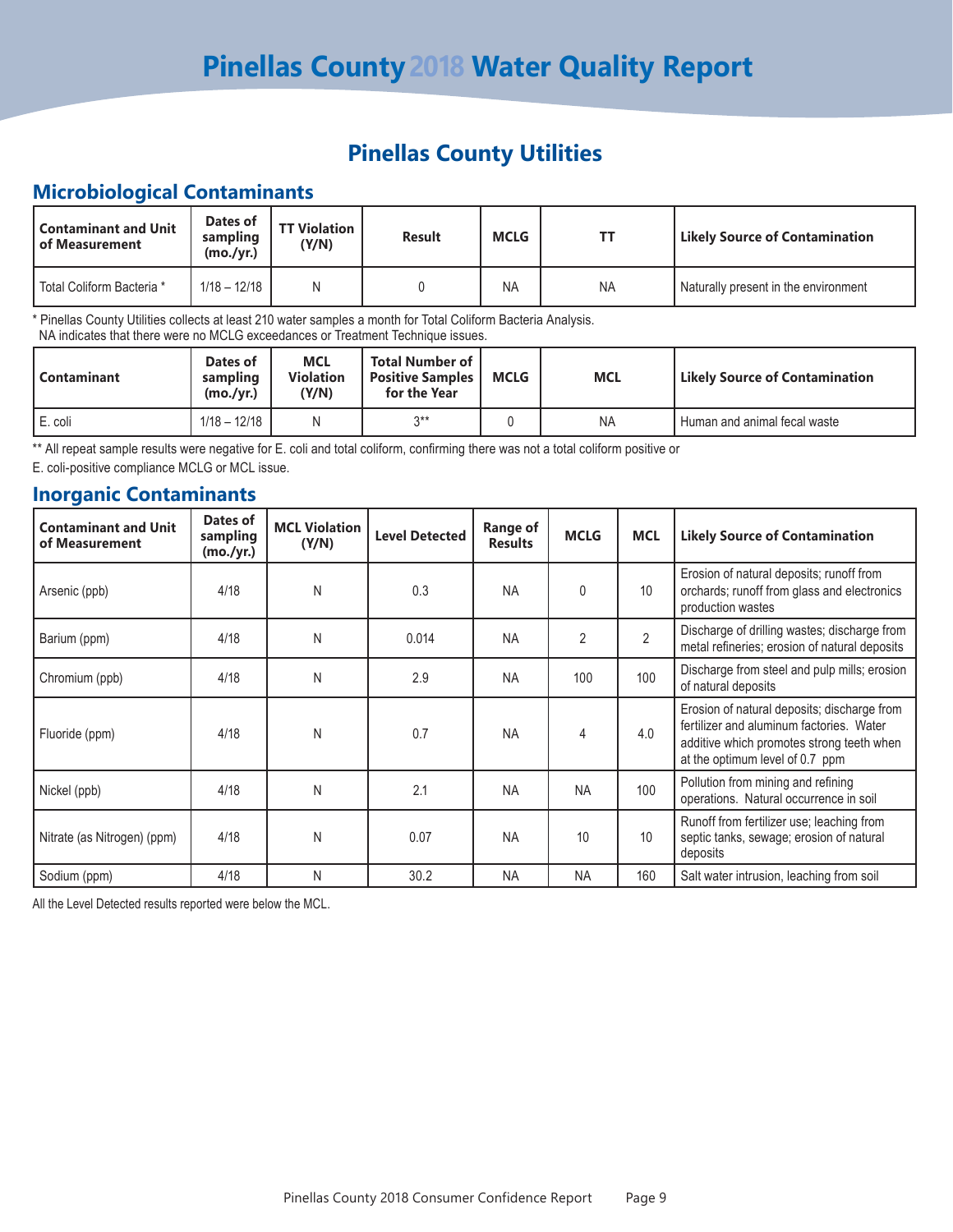### **Pinellas County Utilities**

#### **Stage 1 Disinfectants and Disinfection By-Products**

| Disinfectant and Unit of<br><b>Measurement</b> | Dates of<br>sampling<br>(mo./yr.) | <b>MCL</b> or<br><b>MRDL</b><br><b>Violation</b><br>(Y/N) | Level<br><b>Detected</b> | Range of<br><b>Results</b> | <b>MRDLG</b> | <b>MRDL</b> | <b>Likely Source of Contamination</b>   |
|------------------------------------------------|-----------------------------------|-----------------------------------------------------------|--------------------------|----------------------------|--------------|-------------|-----------------------------------------|
| Chlorine and Chloramines<br>(ppm)              | $1/18 - 12/18$                    | Ν                                                         | 3.6                      | $.1 - 4.9$                 |              | 4.0         | Water additive used to control microbes |

For chloramines, or chlorine, the level detected is the highest running annual average (RAA), computed quarterly, of monthly averages of all samples collected. The range of results is the highest and lowest result of all the individual samples collected during the past year.

#### **Stage 2 Disinfectants and Disinfection By-Products**

| <b>Contaminant and</b><br><b>Unit of Measurement</b> | Dates of<br>sampling<br>(mo./yr.) | <b>MCL</b><br><b>Violation</b><br>(Y/N) | Level<br><b>Detected</b> | Range of<br><b>Results</b> | <b>MCLG</b> | <b>MCL</b> | <b>Likely Source of Contamination</b>     |
|------------------------------------------------------|-----------------------------------|-----------------------------------------|--------------------------|----------------------------|-------------|------------|-------------------------------------------|
| Haloacetic Acids<br>$(HAA5)$ (ppb)                   | 2/18, 5/18,<br>8/18, 11/18        | N                                       | 27.075                   | 19.00 - 32.40              | <b>NA</b>   | 60         | By-product of drinking water disinfection |
| <b>Total Trihalomethanes</b><br>(TTHM) (ppb)         | 2/18, 5/18,<br>8/18, 11/18        | N                                       | 40.85                    | $15.70 - 58.00$            | <b>NA</b>   | 80         | By-product of drinking water disinfection |

All the Level Detected and Range of Results reported were below the MCL.

#### **Lead and Copper (Tap Water)**

| <b>Contaminant and</b><br><b>Unit of Measurement</b> | Dates of<br>sampling<br>(mo./yr.) | AL<br><b>Exceeded</b><br>(Y/N) | 90th<br><b>Percentile</b><br><b>Result</b> | No. of<br><b>Sampling</b><br><b>Sites</b><br><b>Exceeding</b><br>the AL | <b>MCLG</b> | <b>AL (Action</b><br>Level) | <b>Likely Source of Contamination</b>                                                                        |
|------------------------------------------------------|-----------------------------------|--------------------------------|--------------------------------------------|-------------------------------------------------------------------------|-------------|-----------------------------|--------------------------------------------------------------------------------------------------------------|
| Copper (tap water) (ppm)                             | $7/17 - 8/17**$                   | N                              | 0.5                                        |                                                                         | 1.3         | 1.3                         | Corrosion of household plumbing systems;<br>erosion of natural deposits; leaching from<br>wood preservatives |
| Lead (tap water) (ppb)                               | $7/17 - 8/17**$                   | N                              | 1.6                                        |                                                                         |             | 15                          | Corrosion of household plumbing systems;<br>erosion of natural deposits                                      |

The 90<sup>th</sup> Percentile Results were below the MCLG and the Action Level.

\*\* The state allows us to monitor for some contaminants less than once per year because the concentrations of these contaminants do not change frequently. This data from 2017 is still representative though it is more than one year old.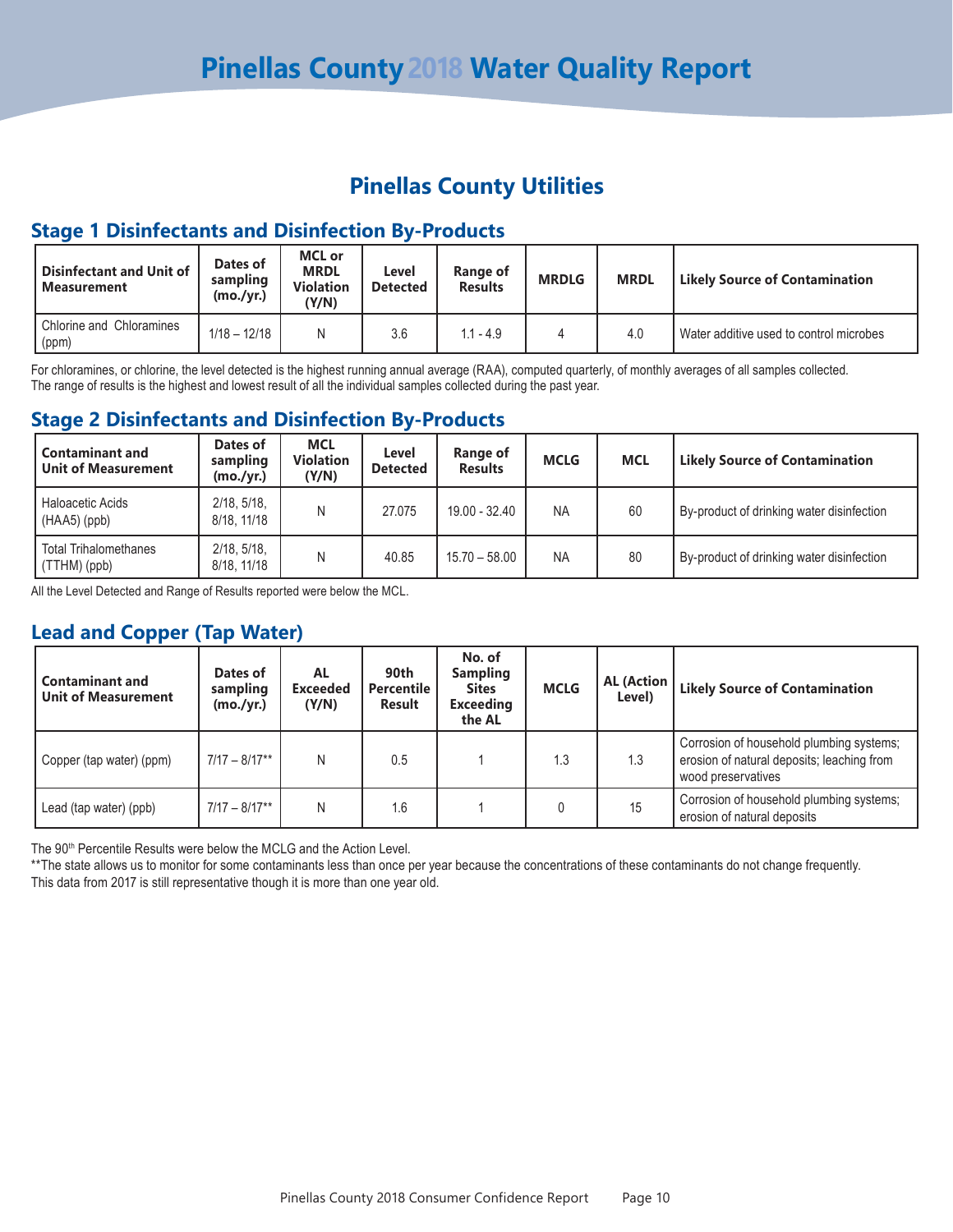## **Tampa Bay Water**

### **Turbidity**

| <b>Contaminant and Unit</b><br>of Measurement | Dates of<br>sampling<br>(mo./yr.) | <b>MCL</b><br>Violation<br>'Y/N) | <b>The Highest</b><br>Single<br><b>Measurement</b> | <b>The Lowest</b><br><b>Monthly</b><br>Percentage of<br><b>Samples Meeting</b><br><b>Regulatory Limits</b> | <b>MCLG</b> | <b>MCL</b> | <b>Likely Source of Contamination</b> |
|-----------------------------------------------|-----------------------------------|----------------------------------|----------------------------------------------------|------------------------------------------------------------------------------------------------------------|-------------|------------|---------------------------------------|
| Turbidity (NTU)                               | $1/18 -$<br>12/18                 |                                  | 0.234                                              | 100                                                                                                        | <b>NA</b>   |            | Soil runoff                           |

NOTE: The result on the lowest monthly percentage column is the lowest monthly percentage of samples reported in the Monthly Operating report meeting the required turbidity limits.

Turbidity is a measure of the clarity of the water. The Nephelometric Turbidity Unit (NTU) in excess of 5 NTU is just visibility noticeable to the average person. Turbidity is monitored because it is a good indicator of the effectiveness of the water treatment filtration system. High turbidity can hinder the effectiveness of disinfectants. The turbidity results that were reported are lower than the turbidity limits.

#### **Radioactive Contaminants**

| <b>Contaminant and Unit of</b><br>Measurement | Dates of<br>sampling<br>(mo./yr.) | <b>MCL</b><br><b>Violation</b><br>(Y/N) | Level<br>Detected | <b>Range of Results</b> | <b>MCLG</b> | <b>MCL</b>     | <b>Likely Source of Contamination</b> |
|-----------------------------------------------|-----------------------------------|-----------------------------------------|-------------------|-------------------------|-------------|----------------|---------------------------------------|
| Alpha emitters (pCi/L)                        | 4/18                              |                                         | 4.5               | $ND - 4.5$              |             | $\overline{A}$ | Erosion of natural deposits           |
| Radium 226 + 228 (pCi/L)                      | 4/18                              |                                         | 3.4               | $ND - 3.4$              |             |                | Erosion of natural deposits           |
| Uranium (ug/l)                                | 4/18                              |                                         | 0.47              | ND - 0.47               |             | 30             | Erosion of natural deposits           |

Results in the Level Detected column for radioactive contaminants are the highest average at any of the sampling points or the highest detected level at any sampling point, depending on the sampling frequency. **All the Level Detected and Range of Results reported were below the MCL.**

### **Inorganic Contaminants**

| <b>Contaminant and Unit of</b><br>Measurement | Dates of<br>sampling<br>(mo./vr.) | <b>MCL</b><br><b>Violation</b><br>Y/N) | Level<br>Detected | <b>Range of Results</b> | <b>MCLG</b> | <b>MCL</b> | <b>Likely Source of Contamination</b>                                                                |
|-----------------------------------------------|-----------------------------------|----------------------------------------|-------------------|-------------------------|-------------|------------|------------------------------------------------------------------------------------------------------|
| Lead (point of entry) (ppb)                   | 1/18.4/18.<br>12/18               |                                        | 2.0               | $ND - 2.0$              |             |            | Residue from manmade pollution such<br>as auto emissions and paint; lead pipe;<br>casing, and solder |

The Level Detected and Range of Results reported were below the MCL.

### **Synthetic Organic Contaminants including Pesticides and Herbicides**

| <b>Contaminant and Unit of</b><br><b>Measurement</b> | Dates of<br>sampling<br>(mo./yr.) | MCL<br>Violation<br>(Y/N) | Level<br>Detected | <b>Range of Results</b> | <b>MCLG</b> | <b>MCL</b> | <b>Likely Source of Contamination</b>           |
|------------------------------------------------------|-----------------------------------|---------------------------|-------------------|-------------------------|-------------|------------|-------------------------------------------------|
| Di(2-Ethylhexyl) phthalate<br>(ppb)                  | 1/18, 4/18                        | N                         |                   | ND - 1.1                |             |            | Discharge from rubber and chemical<br>factories |

The Level Detected and Range of Results reported were below the MCL.